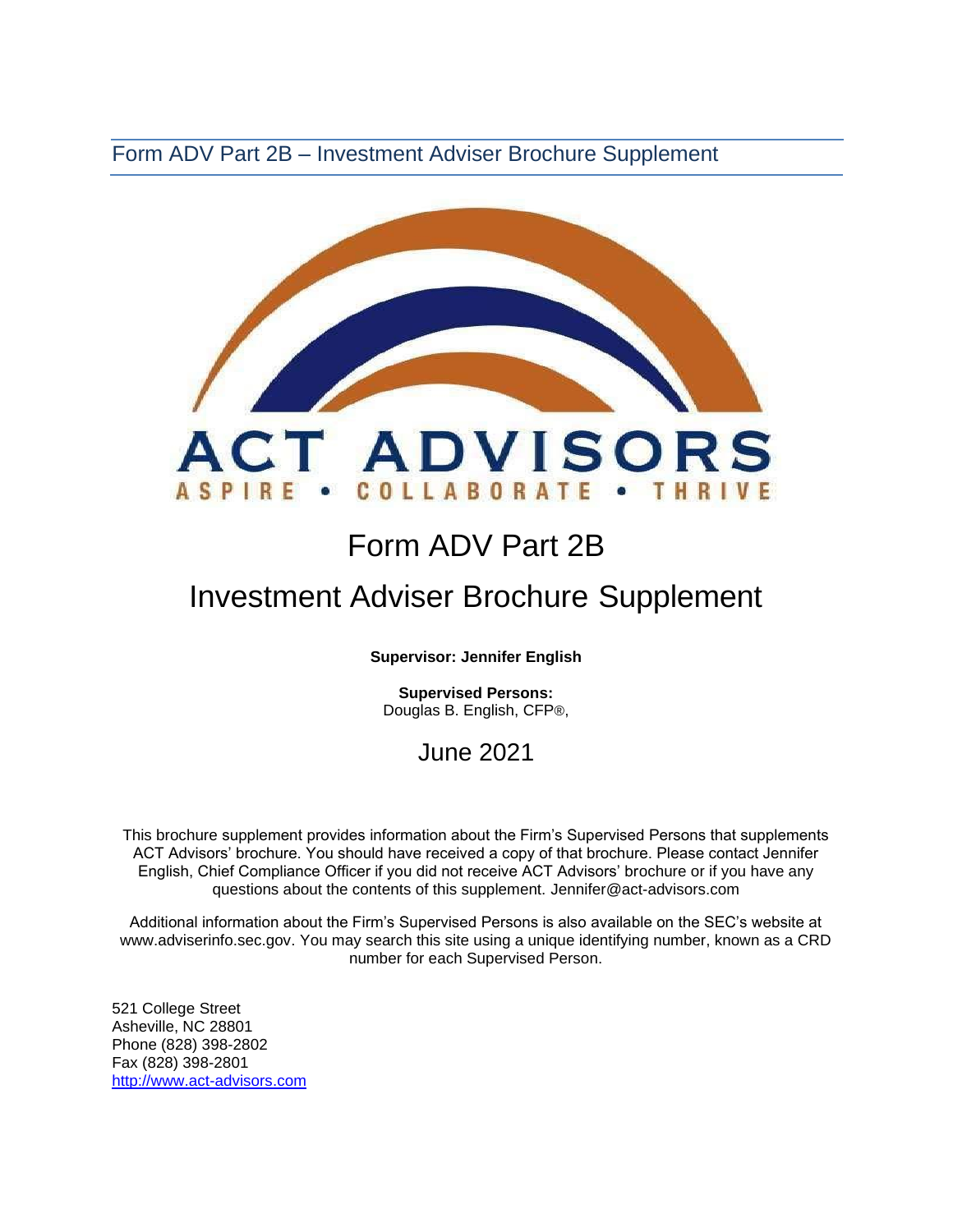### Educational Background and Business Experience

ACT Advisors (the Firm) generally requires that its Investment Advisor Representatives (IARs) have a bachelor's degree or equivalent experience and further coursework demonstrating knowledge of financial planning and tax planning. Additionally, advisers must have work experience that demonstrates their aptitude for financial planning and investment management.

| Douglas B. English<br>CRD #2532448                                   | <b>Born 1968</b> |
|----------------------------------------------------------------------|------------------|
| <b>Employment History:</b>                                           |                  |
| <b>ACT Advisors, LLC</b><br><b>Investment Advisor Representative</b> | $2014 -$ Present |
| LPL Financial, LLC<br><b>Registered Representative</b>               | $2006 - 2020$    |

#### **Formal Education after High School:**

Rochester Institute of Technology (RIT), MBA - Finance

Ithaca College, Bachelor of Science

#### **Professional Designations and Licenses:**

Certified Financial Planner- CFP **®**,

#### **Professional Certifications**

Douglas B. English maintains the following professional designation, which requires the following minimum requirements:

#### **CFP ® - Certified Financial Planner**

**Issued by:** [Certified Financial Planner Board of Standards, Inc.](http://www.cfp.net/default.asp)

**Prerequisites/Experience Required:** Candidate must meet the following requirements:

- A bachelor's degree (or higher) from an accredited college or university, and
- 3 years of full-time personal financial planning experience

**Educational Requirements:** Candidate must complete a [CFP-board registered](http://www.cfp.net/become/programs.asp) [program,](http://www.cfp.net/become/programs.asp) or hold one of the following:

- CPA
- ChFC
- Chartered Life Underwriter (CLU)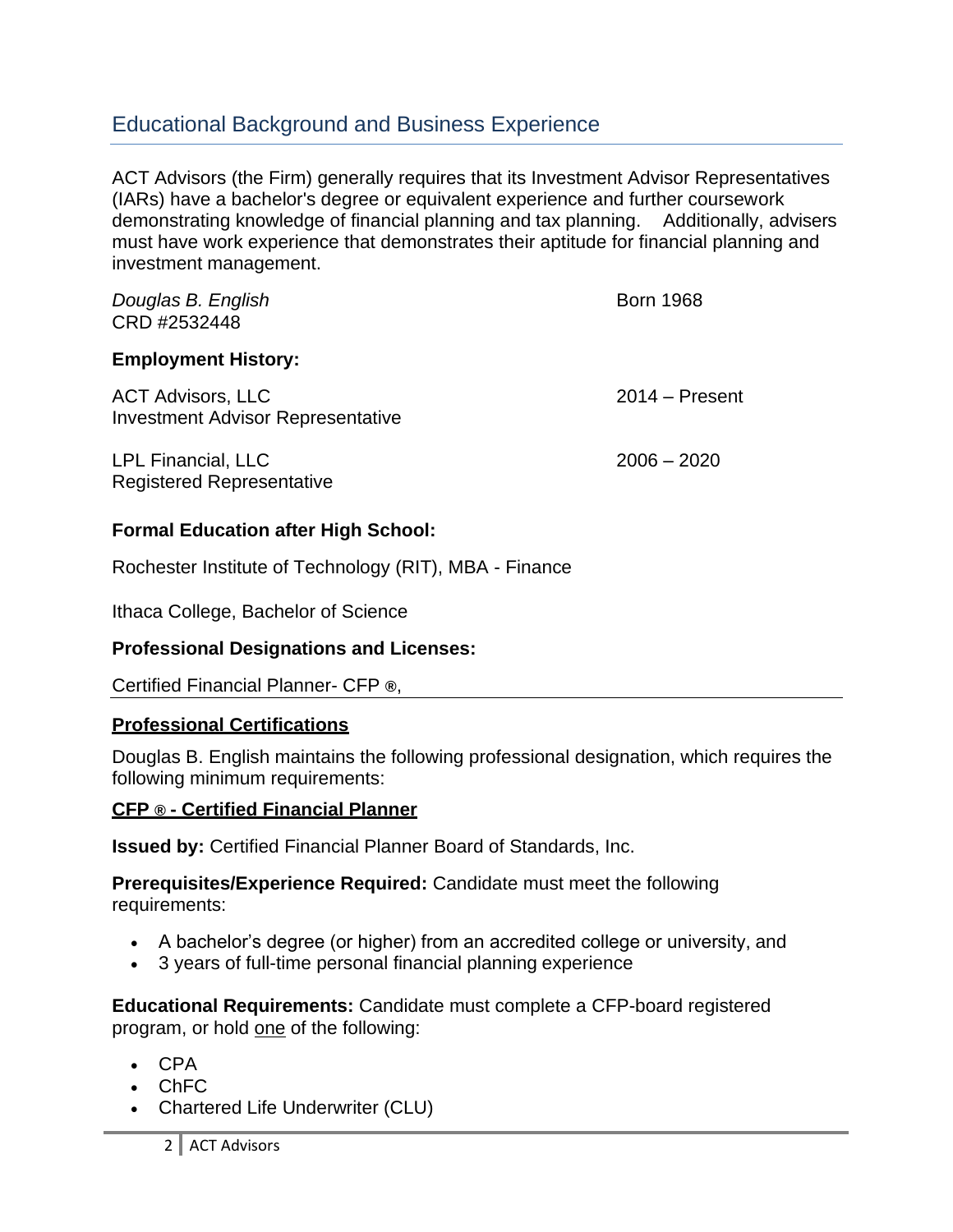- CFA
- Ph.D. in business or economics
- Doctor of Business Administration
- Attorney's License

**Examination Type:** CFP Certification Examination

**Continuing Education/Experience Requirements:** 30 hours every 2 years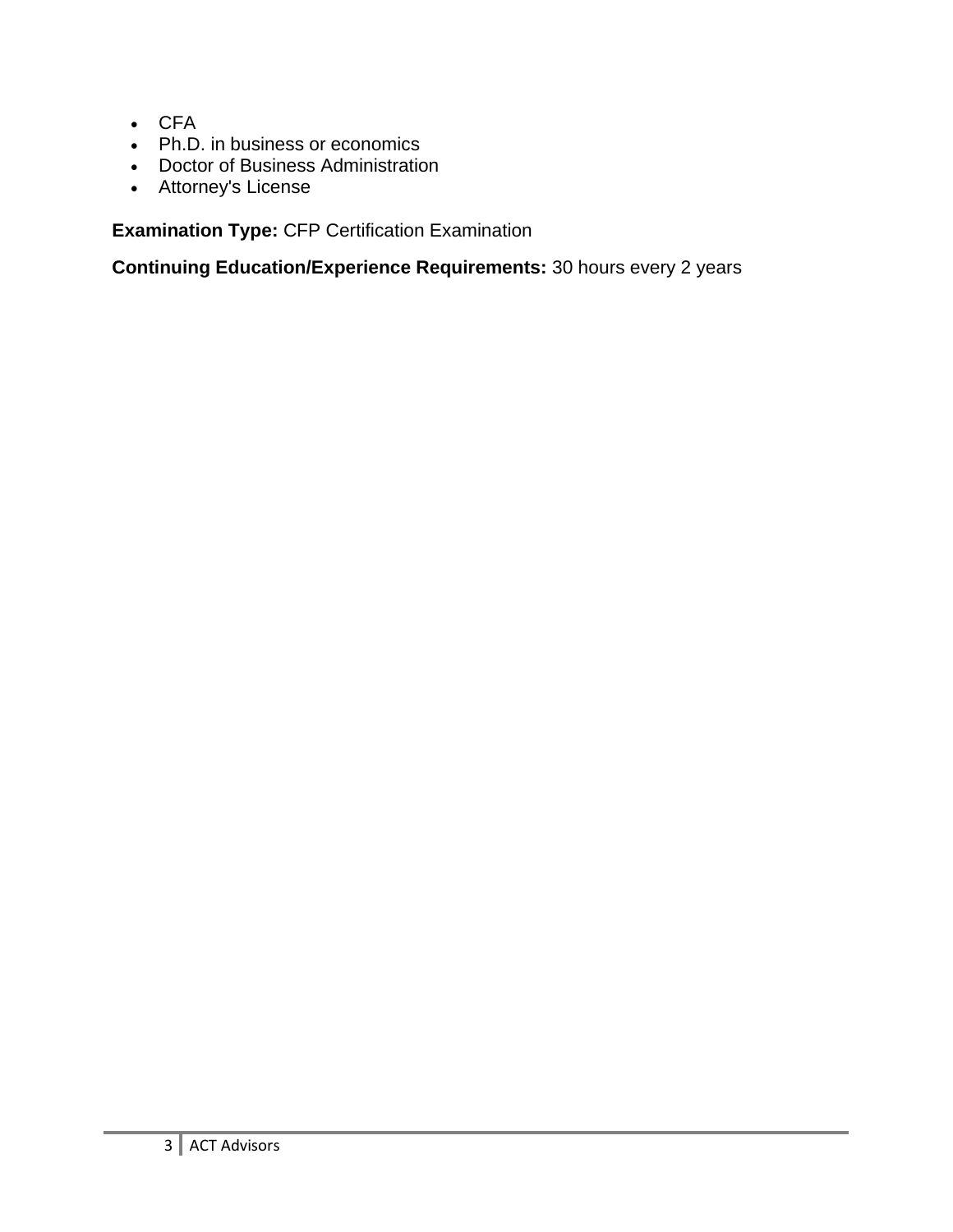## Disciplinary Information

Mr. English has not been involved in any activities resulting in a disciplinary disclosure.

Other Business Activities

None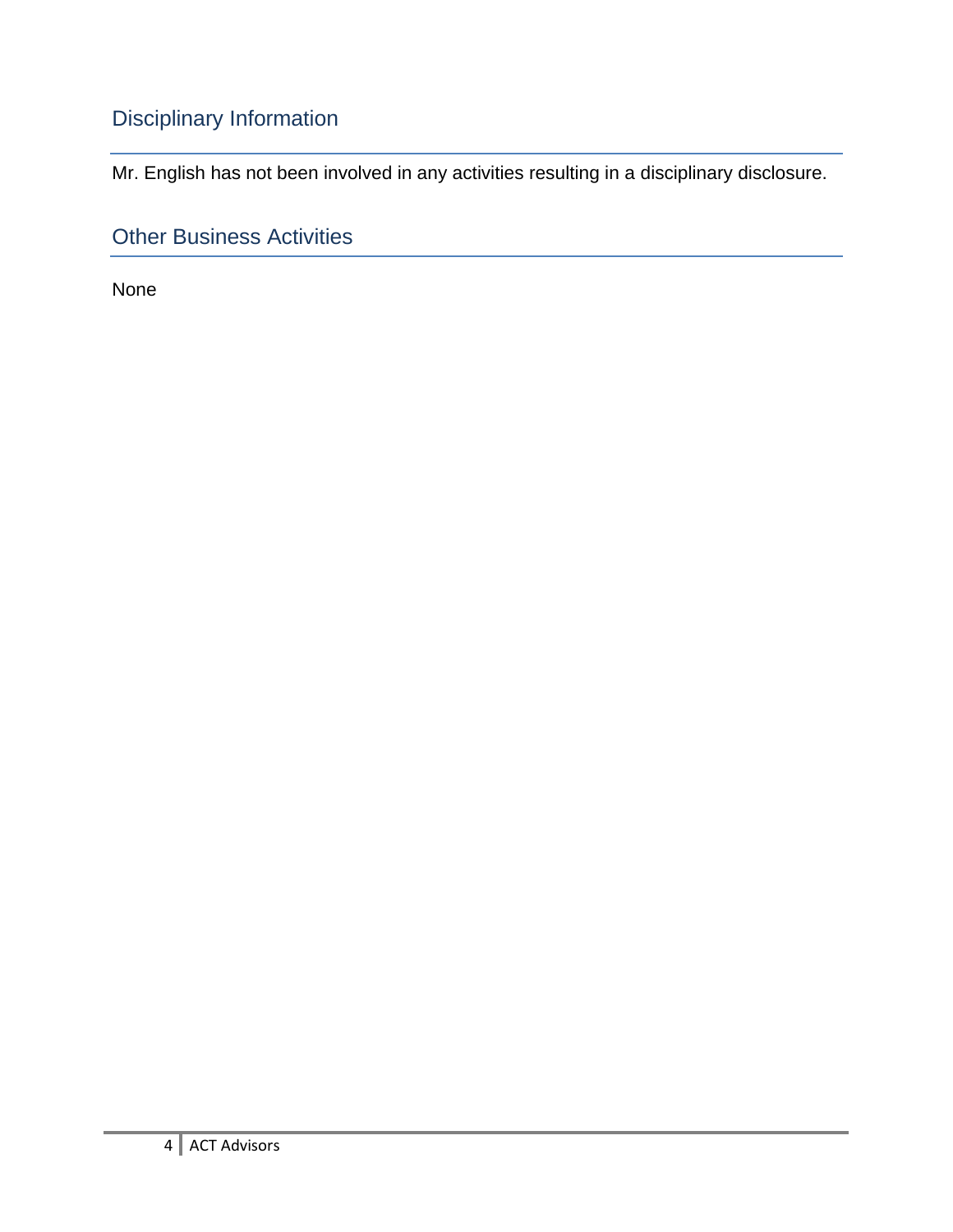Mr. English may receive economic benefits from persons other than clients in connection with advisory services. However, when Mr. English provides investment advisory services, he is a fiduciary under the Investment Advisers Act and has a duty to act in your best interest and to make full and fair disclosure to you of all material facts and conflicts of interest.

Mr. English provides services in an Asset Management account and may recommend mutual funds or other investment instruments. Loaded or commission bearing mutual funds are not permitted in an Asset Management account. Some of these mutual funds may pay distribution or service fees (e.g., 12b-1 fees) to the custodian (LPL Financial or TD Ameritrade).

Mr. English may receive compensation from product sponsors. Compensation may include such items as gifts valued at less than \$100 annually, an occasional dinner or ticket to a sporting event, or reimbursement in connection with educational or training events or marketing or advertising initiatives. Such compensation may not be tied to the sale of any products.

Mr. English may receive compensation as a result of your participation in custodian (LPL Financial or TD Ameritrade) advisory programs. The custodian may share a portion of the account fee you pay with him, which may be more than what he would receive at another investment advisor firm. This compensation may also include other types of compensation, such as bonuses, awards, other things of value and/or program benefits offered by LPL Financial or TD Ameritrade. LPL Financial or TD Ameritrade may pay him in different ways, such as payments based on production, awards of stock options to purchase shares, reimbursement of fees that he may pay to LPL Financial or TD Ameritrade for items such as administrative services, and other things of value such as free or reducedcost marketing materials, payments in connection with the transition of association from another broker/dealer or investment advisor firm to LPL Financial or TD Ameritrade, advances of advisory fees, or attendance at LPL Financial or TD Ameritrade national conferences or top producer forums and events.

LPL Financial or TD Ameritrade may pay Mr. English this compensation based on his overall business production and/or on the amount of assets serviced in LPL Financial or TD Ameritrade advisory programs. Therefore, the amount of this compensation may be more than what he would receive if a client participated in other LPL Financial or TD Ameritrade programs, programs of other investment advisor firms or paid separately for investment advice, brokerage and other client services. Therefore, he may have a financial incentive to recommend an advisory program over other programs and services. However, he may only recommend a program or service that he believes is suitable for you.